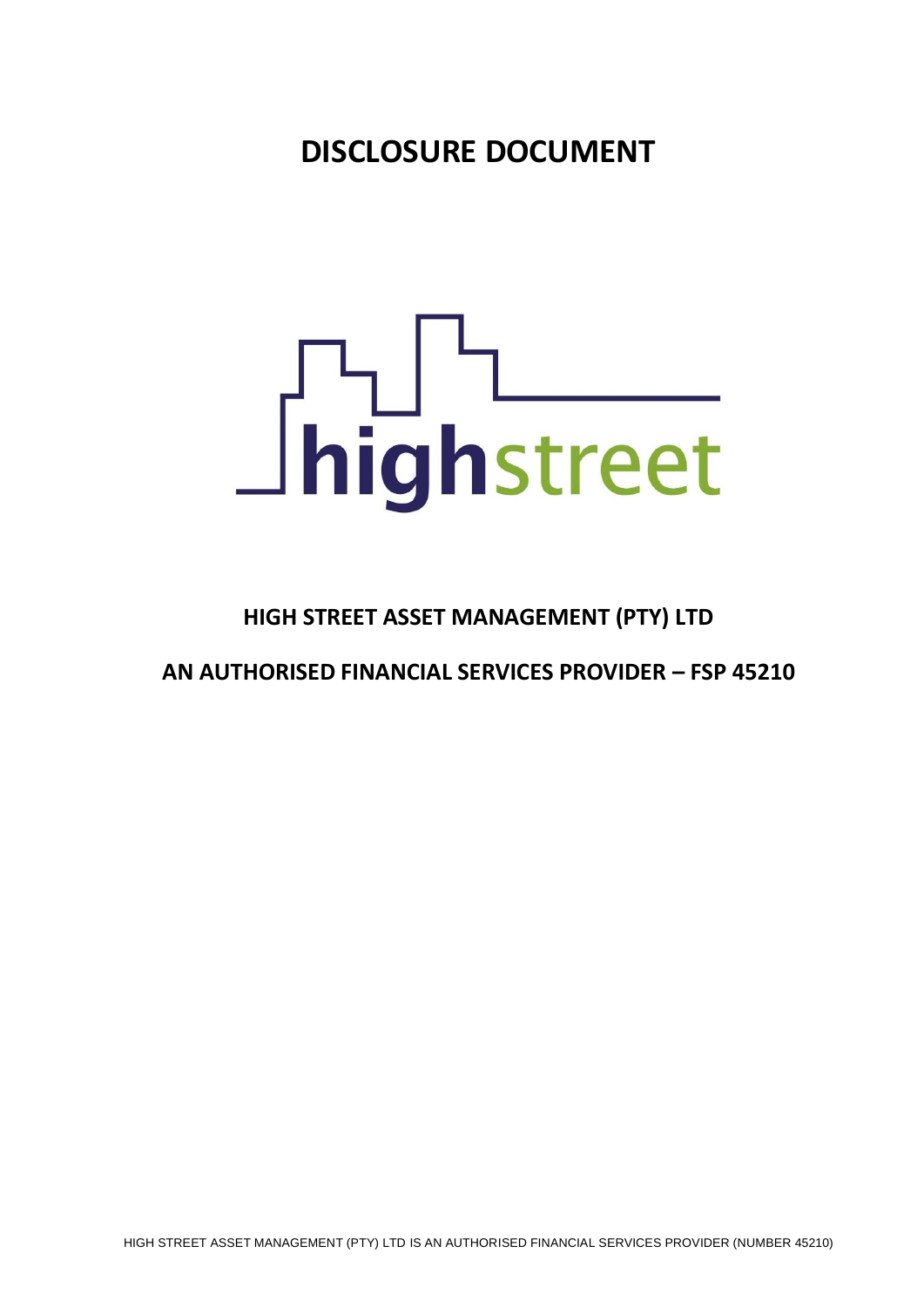# **INTRODUCTION**

In terms of Part IV of the General Code of Conduct for Authorised Financial Services Providers and Representatives, financial service providers are required to disclose certain information to their clients.

As a client of High Street Asset Management ("the FSP"), please read through this document carefully.

Should anything in this document be unclear, please request further information. As a client, you are also entitled to receive a copy of this document for your records.

Please sign the acknowledgement at the end of this document that you have read and understood the contents hereof.

### **AUTHORISED FINANCIAL SERVICES PROVIDER**

The FSP is an authorised financial services provider in terms of Section 8 of the Financial Advisory and Intermediary Services Act ("FAIS") and is regulated by the Financial Sector Conduct Authority ("FSCA"). A copy of the license certificate is available upon request.

| <b>REGISTRATION NUMBER</b> | 2013/124971/07                                                      |
|----------------------------|---------------------------------------------------------------------|
| <b>FSP NUMBER</b>          | 45210                                                               |
| <b>PHYSICAL ADDRESS</b>    | The Offices of Hyde Park, Block B, Strouthos Place, Hyde Park, 2196 |
| <b>POSTAL ADDRESS:</b>     | The Offices of Hyde Park, Block B, Strouthos Place, Hyde Park, 2196 |
| <b>CONTACT PERSON:</b>     | Jo-Ann van der Merwe                                                |
| <b>TELEPHONE NUMBER:</b>   | +27 11 325 4006                                                     |
| <b>E-MAIL:</b>             | jo-ann@highstreetholdings.co.za                                     |
| <b>WEBSITE:</b>            | www.highstreetassetmanagement.co.za                                 |

The business particulars of the FSP are: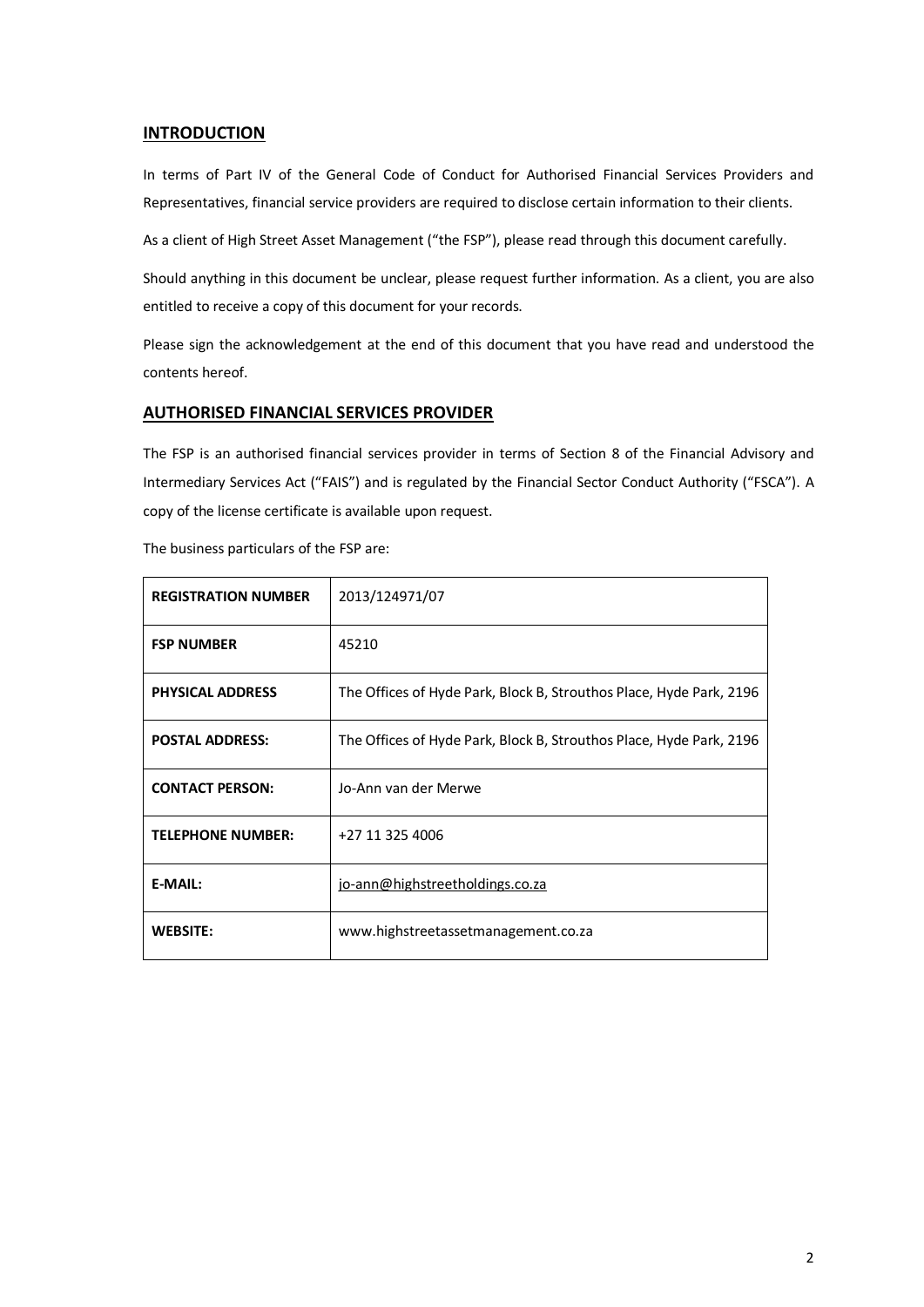# **FINANCIAL SERVICES AND PRODUCTS**

The FSCA has duly authorised the FSP to render financial services in respect of the following financial products:

| <b>CATEGORY DESCRIPTION</b>                                            | <b>ADVICE NON-</b><br><b>AUTOMATED</b> | <b>INTERMEDIARY</b><br><b>OTHER</b> |
|------------------------------------------------------------------------|----------------------------------------|-------------------------------------|
| <b>CATEGORY I</b>                                                      |                                        |                                     |
| <b>Shares</b>                                                          | X                                      | X                                   |
| Money market instruments                                               | X                                      | X                                   |
| Debentures and securitised debt                                        | X                                      | X                                   |
| Warrants, certificates and other instruments                           | X                                      | X                                   |
| <b>Bonds</b>                                                           | X                                      | X                                   |
| Derivative instruments                                                 | X                                      | X                                   |
| Participatory interests in one or more collective investment<br>scheme | X                                      | X                                   |
| Short-term Deposits                                                    | X                                      | X                                   |
| <b>CATEGORY II</b>                                                     |                                        |                                     |
| <b>Shares</b>                                                          |                                        | X                                   |
| Money market instruments                                               |                                        | X                                   |
| Debentures and securitised debt                                        |                                        | X                                   |
| Warrants, certificates and other instruments                           |                                        | X                                   |
| <b>Bonds</b>                                                           |                                        | X                                   |
| Derivative instruments                                                 |                                        | X                                   |
| Participatory interests in one or more collective investment<br>scheme |                                        | X                                   |
| Long-term Deposits                                                     |                                        | X                                   |
| Short-term Deposits                                                    |                                        | X                                   |

# **AUTHORISED KEY INDIVIDUAL AND REPRESENTATIVES**

The FSCA has duly authorised the following key individual to manage and oversee the relevant classes of business for the FSP:

| <b>FULL NAMES</b> | <b>CLASS OF BUSINESS</b><br><b>SURNAME</b><br><b>CATEGORY</b> |                                        |                                   |
|-------------------|---------------------------------------------------------------|----------------------------------------|-----------------------------------|
| Michael John      | Patchitt                                                      | Short-term and Long-term deposits<br>Ш |                                   |
|                   |                                                               |                                        | Investments                       |
| Ross Mark         | Beckley                                                       | Ш                                      | Short-term and Long-term deposits |
|                   |                                                               |                                        | Investments                       |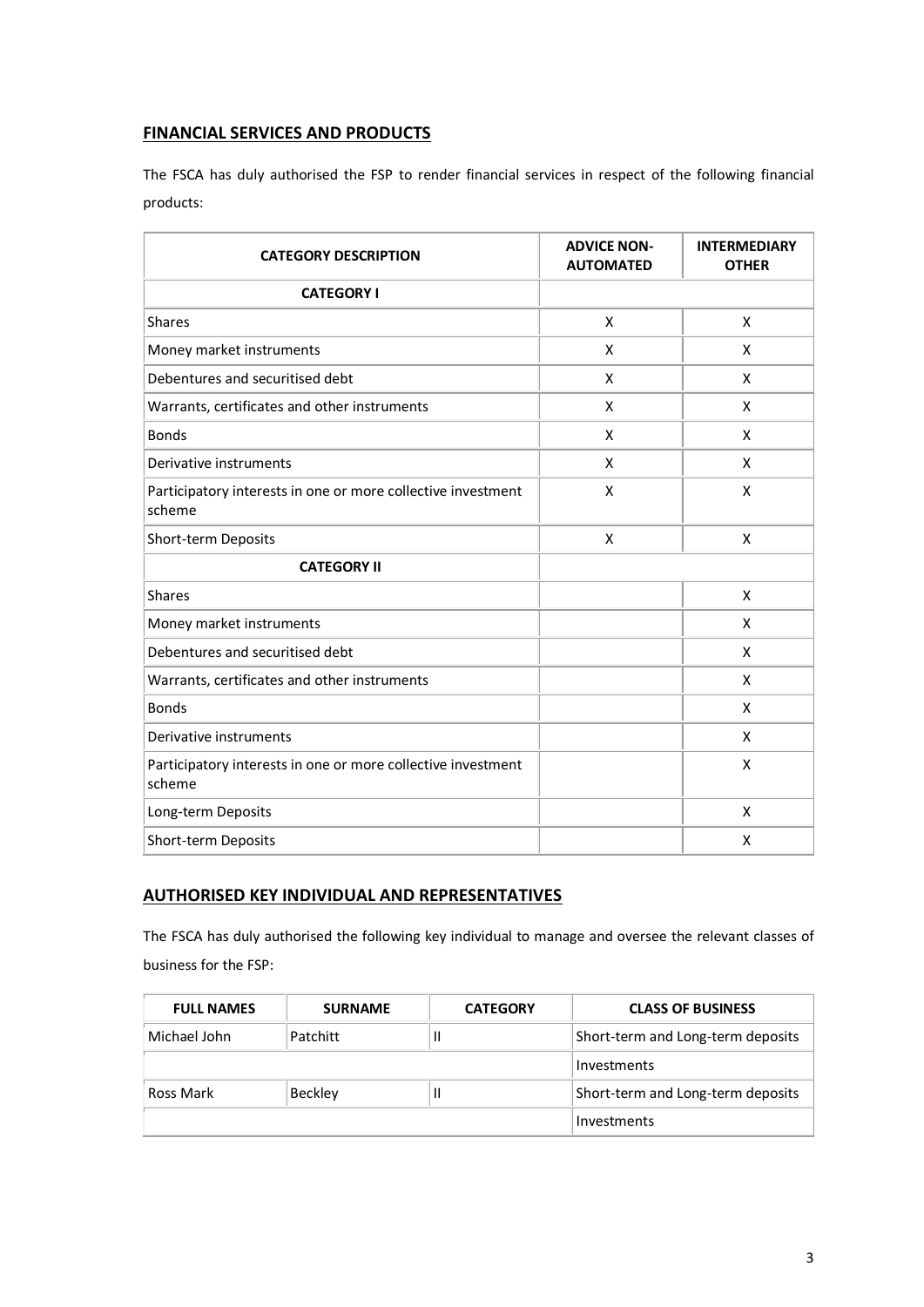The FSP has duly authorised the representative(s) listed below to render financial services on its behalf:

# **ROSS BECKLEY**

|                | <b>CATEGORY   SUBCATEGORY</b> | <b>CATEGORY DESCRIPTION</b>                                  | <b>ADVICE NON-</b><br><b>AUTOMATED</b> | <b>INTERMEDIARY</b><br><b>OTHER</b> |
|----------------|-------------------------------|--------------------------------------------------------------|----------------------------------------|-------------------------------------|
| 1              | 8                             | Shares                                                       | X                                      | X                                   |
| 1              | 9                             | Money market instruments                                     | X                                      | X                                   |
| 1              | 10                            | Debentures and securitised debt                              | X                                      | X                                   |
| 1              | 11                            | Warrants, certificates and other<br>instruments              | X                                      | X                                   |
| 1              | 12                            | <b>Bonds</b>                                                 | X                                      | X                                   |
| 1              | 13                            | Derivative instruments                                       | X                                      | X                                   |
| 1              | 14                            | Participatory interests in a<br>collective investment scheme | Χ                                      | X                                   |
| 1              | 18                            | Short-term Deposits                                          | X                                      | X                                   |
| 2              | 5                             | <b>Shares</b>                                                |                                        | X                                   |
| $\overline{2}$ | 6                             | Money market instruments                                     |                                        | X                                   |
| $\overline{2}$ | 7                             | Debentures and securitised debt                              |                                        | X                                   |
| 2              | 8                             | Warrants, certificates and other<br>instruments              |                                        | X                                   |
| $\overline{2}$ | 9                             | <b>Bonds</b>                                                 |                                        | X                                   |
| $\overline{2}$ | 10                            | Derivative instruments                                       |                                        | X                                   |
| $\overline{2}$ | 11                            | Participatory interests in a<br>collective investment scheme |                                        | X                                   |
| $\overline{2}$ | 13                            | Long-term Deposits                                           |                                        | X                                   |
| 2              | 14                            | Short-term Deposits                                          |                                        | X                                   |

# **MICHAEL JOHN PATCHITT**

| <b>CATEGORY</b> | <b>SUBCATEGORY</b> | <b>CATEGORY DESCRIPTION</b>                                  | <b>ADVICE NON-</b><br><b>AUTOMATED</b> | <b>INTERMEDIARY</b><br><b>OTHER</b> |
|-----------------|--------------------|--------------------------------------------------------------|----------------------------------------|-------------------------------------|
|                 | 8                  | <b>Shares</b>                                                | X                                      | X                                   |
|                 | 9                  | Money market instruments                                     | X                                      | X                                   |
|                 | 10                 | Debentures and securitised debt                              | X                                      | X                                   |
|                 | 11                 | Warrants, certificates and other<br>instruments              | X                                      | X                                   |
|                 | 12                 | <b>Bonds</b>                                                 | X                                      | X                                   |
|                 | 13                 | Derivative instruments                                       | X                                      | X                                   |
|                 | 14                 | Participatory interests in a<br>collective investment scheme | X                                      | X                                   |
|                 | 18                 | Short-term Deposits                                          | x                                      | x                                   |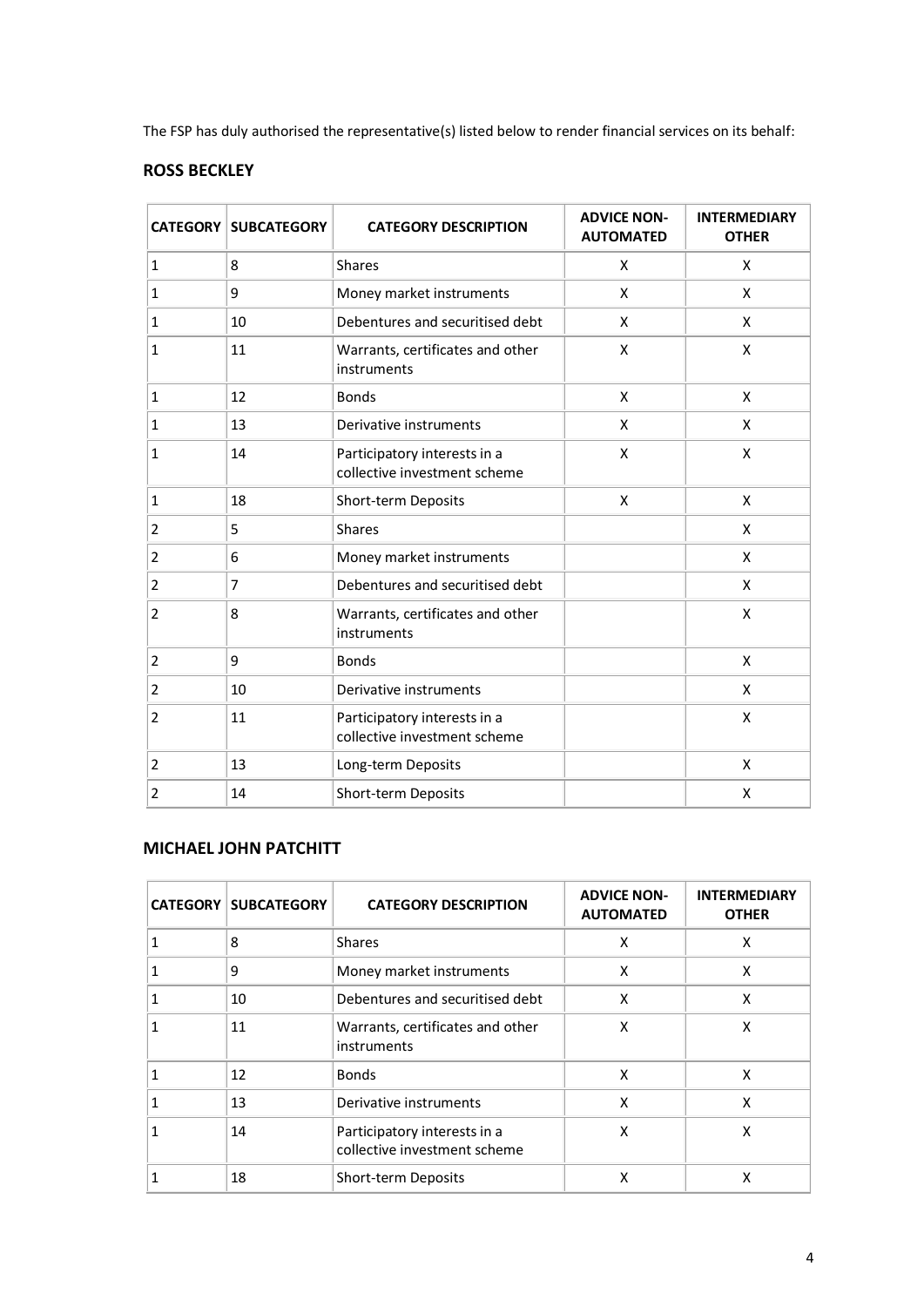| 2 | 5  | <b>Shares</b>                                                | X |
|---|----|--------------------------------------------------------------|---|
| 2 | 6  | Money market instruments                                     | X |
| 2 | 7  | Debentures and securitised debt                              | X |
| 2 | 8  | Warrants, certificates and other<br>instruments              | X |
| 2 | 9  | <b>Bonds</b>                                                 | X |
| 2 | 10 | Derivative instruments                                       | X |
| 2 | 11 | Participatory interests in a<br>collective investment scheme | X |
| 2 | 13 | Long-term Deposits                                           | X |
|   | 14 | Short-term Deposits                                          | х |

# **DETAILS OF PRODUCT SUPPLIER(S)**

The FSP does not market the products of product suppliers.

# **CONFLICT OF INTEREST MANAGEMENT POLICY**

The FSP has adopted and implemented a conflict of interest management policy. The policy is published and available for download on the website of the FSP.

# **INDEMNITY COVER**

The FSP has professional indemnity insurance in place.

# **COMPLIANCE OFFICER**

| <b>EXTERNAL COMPLIANCE PROVIDER</b> | INDEPENDENT COMPLIANCE SERVICES (PTY) LTD                                       |
|-------------------------------------|---------------------------------------------------------------------------------|
| <b>REGISTRATION NUMBER</b>          | 2003/020695/07                                                                  |
| <b>FCSA PRACTICE NUMBER</b>         | 1258                                                                            |
| <b>PHYSICAL ADDRESS</b>             | OFFICE 9, HERITAGE SQUARE, CNR GLADSTONE & VREDE<br>STREETS, DURBANVILLE, 7551. |
| <b>CONTACT PERSON</b>               | <b>ENRIQUE GOOSEN</b>                                                           |
| <b>TELEPHONE NUMBER</b>             | 021 975 6597                                                                    |
| <b>E-MAIL</b>                       | INFO@COMPLIANCESERVICES.CO.ZA                                                   |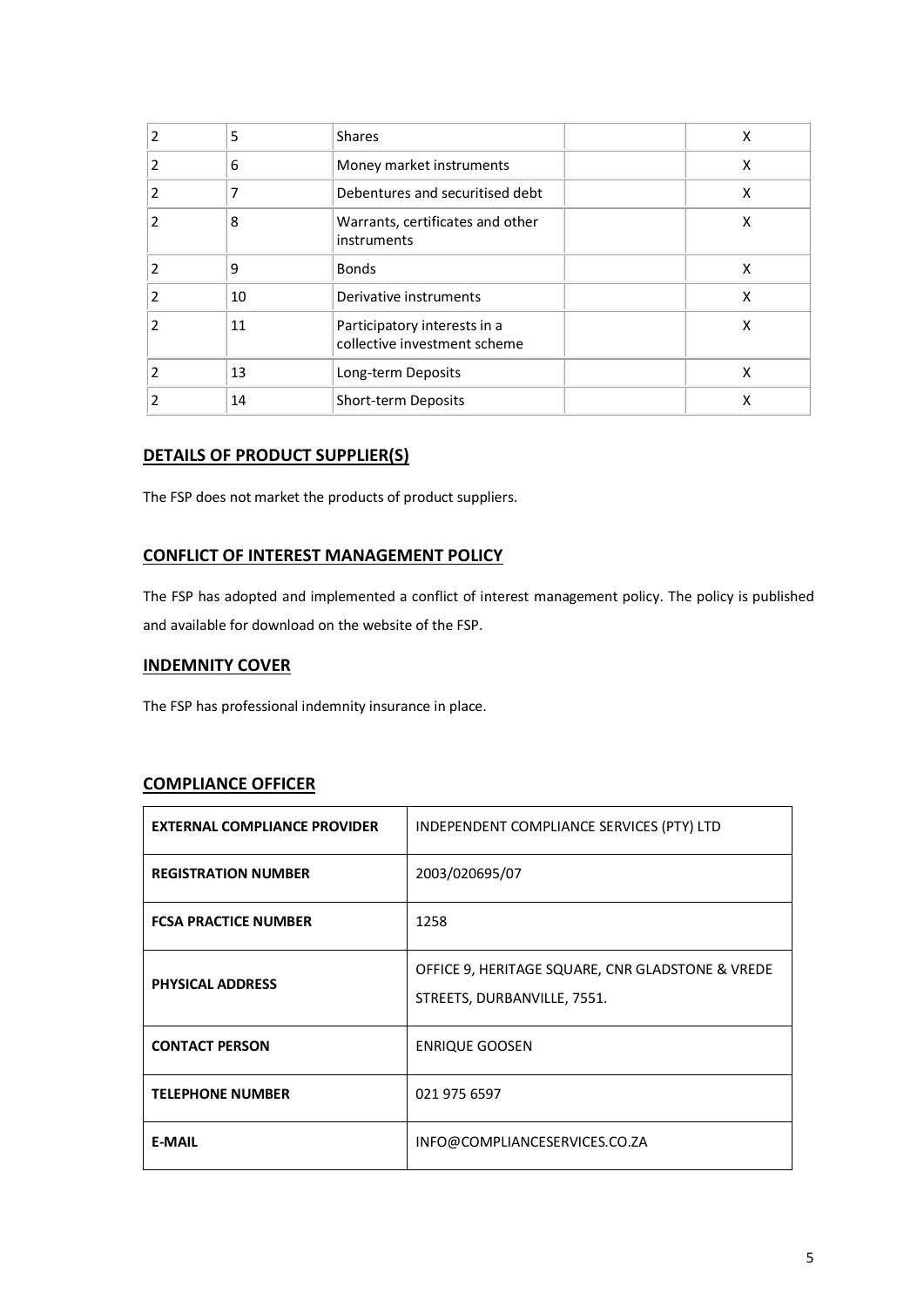# **COMPLAINTS**

Should you as client, wish to pursue a complaint against a key individual or representative of the FSP, the complaint should be sent in writing to the following email address: jo-ann@highstreetholdings.co.za

If the complaint cannot be settled with the FSP, the complaint may be referred to the office of the FAIS Ombud.

The Ombud was created to provide members of the public with a further redress mechanism.

| <b>TELEPHONE NUMBER</b> | 021 470 9080         |
|-------------------------|----------------------|
| <b>WEBSITE</b>          | WWW.FAISOMBUD.CO.ZA  |
| <b>EMAIL</b>            | INFO@FAISOMBUD.CO.ZA |

# **FINANCIAL INTELLIGENCE CENTRE ACT ("FICA")**

In terms of FICA the FSP is registered as an accountable institution. The FSP follows a risk-based approach to money laundering and related activities.

By following this approach the FSP is required to identify all prospective clients and verify their given information, as well as keep records in respect thereof.

Application of a risk-based approach implies that the FSP can accurately assess the risks involved with a business relationship and to apply the appropriate methods and levels of client verification.

The FSP must and will report any suspicious and unusual transactions that may facilitate any money laundering to the relevant authorities.

### **DISCLAIMER**

Investors should take cognisance of the fact that there are risks involved when buying, selling or investing in any financial product. The value of financial products can increase as well as decrease over time, depending on the value of the underlying securities and market conditions.

Past returns may not be indicative of future returns and an investor should seek independent professional financial, legal and tax advice relevant to their individual circumstances before making any investment decision.